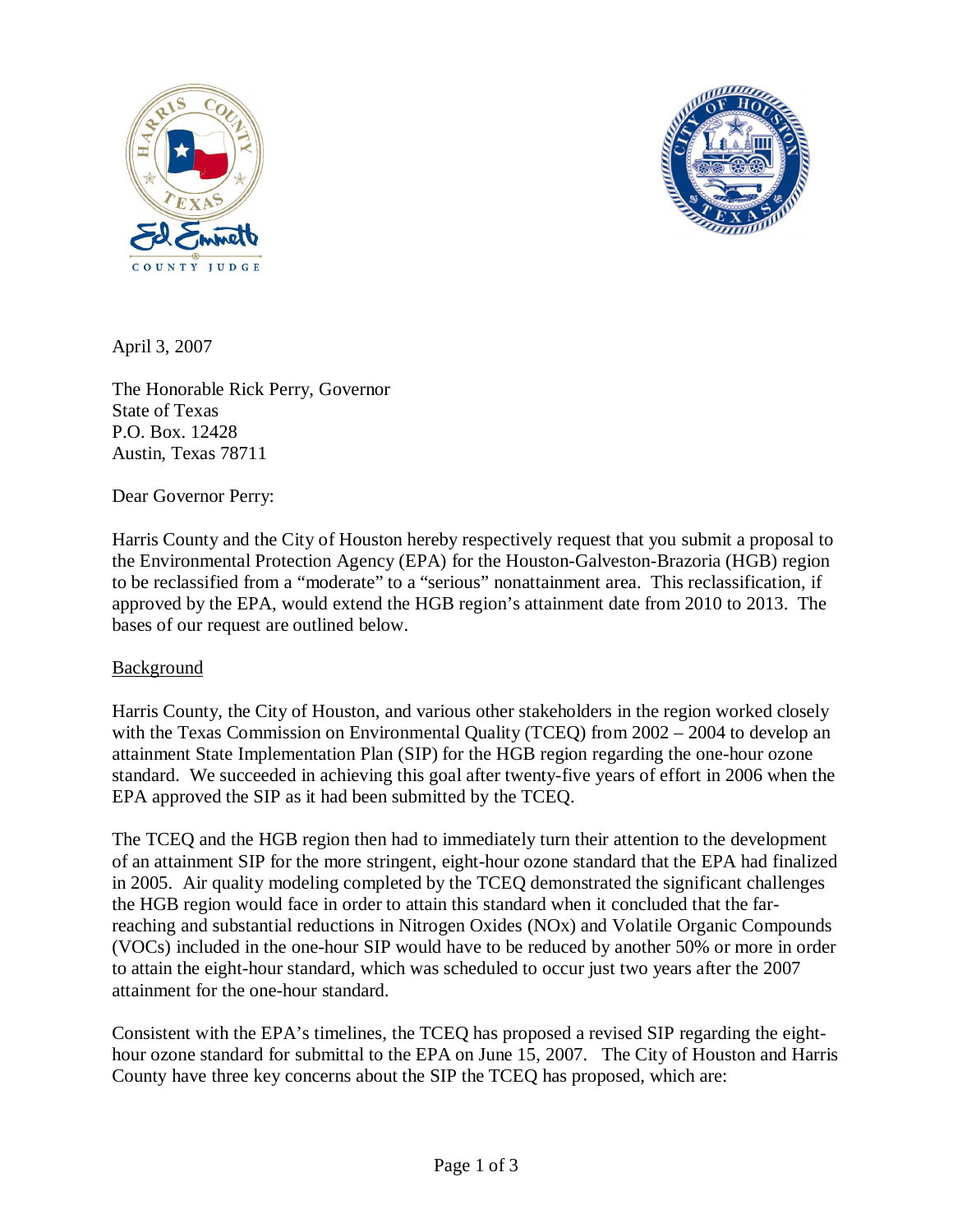- 1. It contains only a small proportion of the NOx and VOC reductions that are necessary to attain the eight-hour ozone standard;
- 2. On its face, the proposed SIP does not appear to meet the EPA's criteria for administrative completeness and approvability; and
- 3. An administratively incomplete and/or unapproveable SIP by the EPA would prompt needless litigation and the imposition of sanctions that would result in the loss of highway funds in the region and strict limits on economic growth.

Harris County, the City of Houston and others have submitted a comprehensive set of recommendations to the TCEQ to amend the SIP that it has proposed to assure as much progress as is possible in reducing ozone levels in the region by 2010. A copy of the City and County's request to the TCEQ is attached for your review and information.

## The Reclassification Imperative

There is broad-based agreement that it is not feasible for the HGB region to attain the eighthour ozone standard in 2010. Federal preemption is the fundamental reason, particularly with regard to emissions from diesel fueled vehicles and equipment. These emission sources, which account for almost 60% of the region's remaining NO<sub>x</sub> levels, may only be regulated by the EPA. The engine standards that the EPA has finalized, which will be fully implemented in 2010, are effectively reducing NOx emissions from diesel vehicles but not at the rate needed to attain the eight-hour ozone standard by 2010.

Harris County and the City of Houston's specific request regarding reclassification are as follows:

- Submittal of a request to the EPA to reclassify the HGB region from a "moderate" to a "serious" nonattainment area as part of the June 2007 SIP submittal;
- Provisions for submittal of a mid-course review SIP in 2008 or 2009 demonstrating attainment; and
- Prompt development and implementation of an air quality research agenda by the TCEQ and the Texas Environmental Research Consortium to analyze the large quantities of data collected during the 2006 Air Quality Study II to support development and finalization of the mid-course review SIP in 2008 or 2009.

Some have argued that a double bump-up to "severe nonattainment" status with an attainment date of 2018 is appropriate. We believe this action is imprudent at this time for several reasons. First, an eleven-year delay in attaining the eight-hour ozone standard is unacceptable to our citizens at this time, and until there is a clear demonstration that even with our best efforts such a delay is necessary. Additionally, preliminary data collected during the Texas Air Quality Study 2006 suggest that reductions in formaldehyde, a pollutant that has not been targeted for reductions to date, could reduce the region's ozone by a significant amount. These potential ozone reductions, coupled by those that may be achieved through the EPA engine standards, the Texas Emission Reduction Plan and the various additional control measures that Harris County and the City of Houston have proposed to the TCEQ may enable the HGB region to attain the eight-hour ozone standard by 2013. Finally, reclassification of the HGB region to a "severe